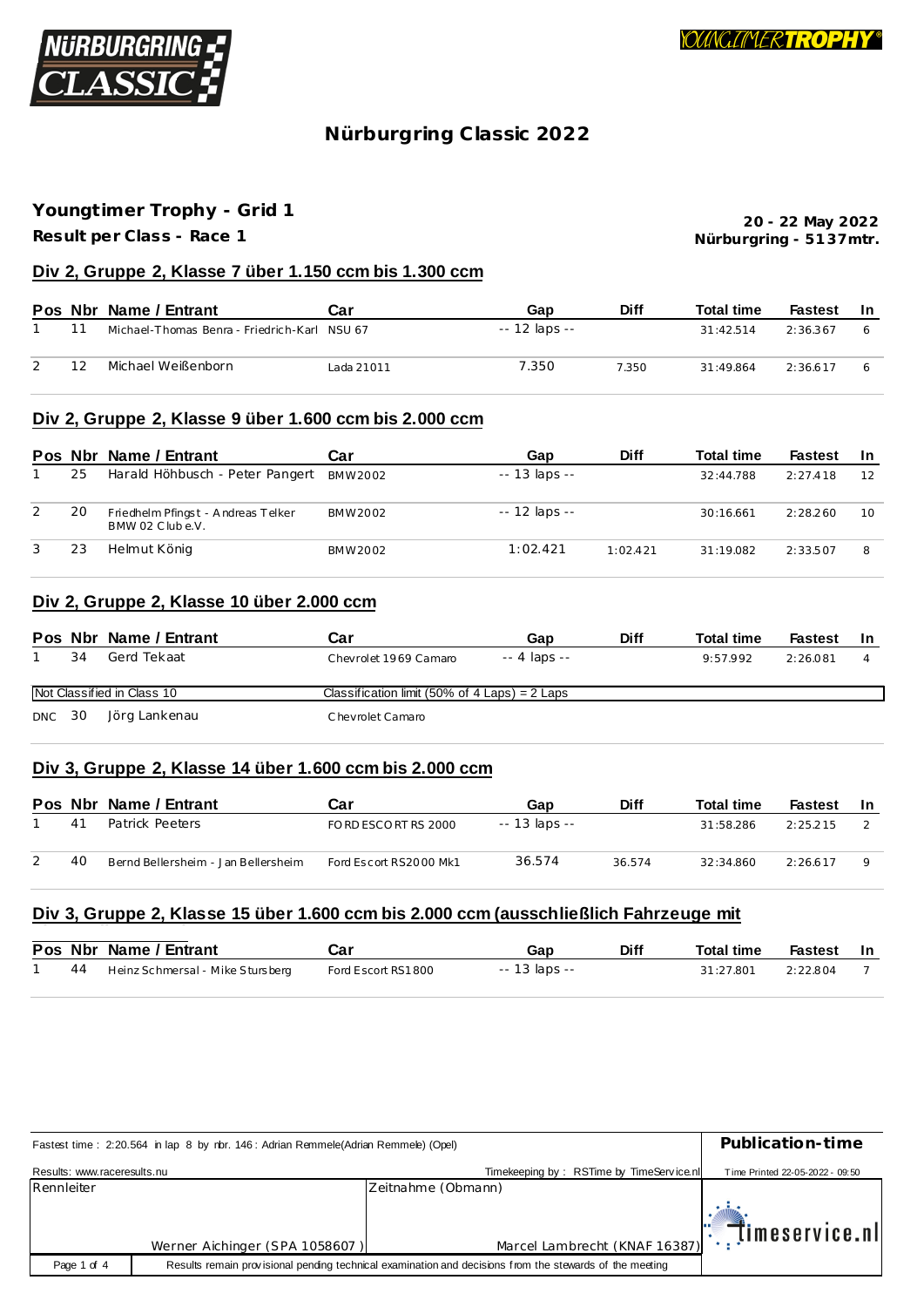## Nürburgring Classic 2022

## Youngtimer Trophy - Grid 1

Result per Class - Race 1

20 - 22 May 2022 Nürburgring - 5137mtr.

### Div 7, Gruppe 2, Klasse 29 über 1.150 ccm bis 1.300 ccm

|            | Pos Nbr | Name / Entrant                                           | Car                | Gap                                              | <b>Diff</b> | <b>Total time</b> | <b>Fastest</b> | <b>In</b> |
|------------|---------|----------------------------------------------------------|--------------------|--------------------------------------------------|-------------|-------------------|----------------|-----------|
|            | 137     | Olaf Rost<br>Scuderia Solagon e.V.                       | <b>VW Polo RMS</b> | $-12$ laps $-$                                   |             | 31:21.643         | 2:30.601       |           |
| 2          | 126     | Marco Ermert - Jan Zell                                  | Audi Audi 50       | 53.935                                           | 53.935      | 32:15.578         | 2:36.641       | 11        |
| 3          | 136     | Justin Rost - Sarah Moll<br>Scuderia Solagon e.V.        | <b>VW Polo RMS</b> | -- 10 laps --                                    |             | 26:04.049         | 2:33.227       | 9         |
|            |         | Not Classified in Class 29                               |                    | Classification limit (50% of 12 Laps) = $6$ Laps |             |                   |                |           |
| <b>DNC</b> | 130     | André Stelberg - Thomas Stelberg<br>MSC Odenkirchen e.V. | VW Polo 86         | -- 5 laps --                                     |             | 13:17.346         | 2:35.605       | 5         |
| <b>DNC</b> | 139     | Marco Keul                                               | Audi Audi 50       | $- - 1$ laps $- -$                               |             | 2:43.805          | 2:37.076       |           |
| DNC        | 134     | Michael Kehr - Christian Kehr                            | VW Polo 86         | 7.805                                            | 7.805       | 2:51.610          | 2:42.645       |           |

## Div 7, Gruppe 2, Klasse 31 über 1.600 ccm bis 2.000 ccm

| <b>Pos</b> | . Nbr | Name / Entrant                                                   | Car                      | Gap                 | <b>Diff</b> | <b>Total time</b> | <b>Fastest</b> | <b>In</b> |
|------------|-------|------------------------------------------------------------------|--------------------------|---------------------|-------------|-------------------|----------------|-----------|
|            | 148   | Michael Nolte<br>Scuderia Augustusburg Brühl e.V.                | Opel Kadett C Coupe MN   | $- - 13$ laps $- -$ |             | 31:00.245         | 2:20.661       | 10        |
| 2          | 146   | Adrian Remmele                                                   | Opel Kadett C Coupe GT/E | 2.217               | 2.217       | 31:02.462         | 2:20.564       | 8         |
| 3          | 151   | Franz-Josef Heiden - Marco Heiden<br>Dürener Motorsportclub e.V. | Ford Escort RS 2000      | 1:14.208            | 1:11.991    | 32:14.453         | 2:26.218       | 4         |
| 4          | 159   | Frank Hohnholz - Ole Hohnholz<br>AMC DIFPHOLZ                    | Opel Kadett C Coupe      | 1:40.112            | 25.904      | 32:40.357         | 2:27.093       | 12        |
| 5          | 150   | Dieter Ohligschläger - Patrick Schild                            | Opel Kadett C Coupe (8)  | 1:48.978            | 8.866       | 32:49.223         | 2:28.329       | 10        |
| 6          | 157   | Andreas Modersitzki                                              | <b>FORD RS 2000</b>      | 1:53.082            | 4.104       | 32:53.327         | 2:28.583       |           |

## Div 8, Gruppe 4, Klasse 34 über 1.600 ccm bis 2.000 ccm

|     | Pos Nbr Name / Entrant        | Car                                              | Gap           | <b>Diff</b> | <b>Total time</b> | <b>Fastest</b> |    |
|-----|-------------------------------|--------------------------------------------------|---------------|-------------|-------------------|----------------|----|
| 202 | Rainer Volkmer - Uwe Handwerk | Porsche 924                                      | -- 11 laps -- | 3:35.236    | 31:28.600         | 2:46.726       | 10 |
|     | Not Classified in Class 34    | Classification limit (50% of 11 Laps) = $6$ Laps |               |             |                   |                |    |
|     | DNC 201 Pal Singer            | Porsche 924                                      | $-3$ laps $-$ |             | 8:38.203          | 2:38.501       |    |

| Fastest time: 2:20.564 in lap 8 by nbr. 146: Adrian Remmele(Adrian Remmele) (Opel) | Publication-time               |                                                                                                         |                                 |
|------------------------------------------------------------------------------------|--------------------------------|---------------------------------------------------------------------------------------------------------|---------------------------------|
| Results: www.raceresults.nu                                                        |                                | Timekeeping by: RSTime by TimeService.nll                                                               | Time Printed 22-05-2022 - 09:50 |
| Rennleiter                                                                         |                                | Zeitnahme (Obmann)                                                                                      |                                 |
|                                                                                    | Werner Aichinger (SPA 1058607) | Marcel Lambrecht (KNAF 16387)                                                                           | $\mathbb{T}$ . Timeservice.nl   |
| Page 2 of 4                                                                        |                                | Results remain provisional pending technical examination and decisions from the stewards of the meeting |                                 |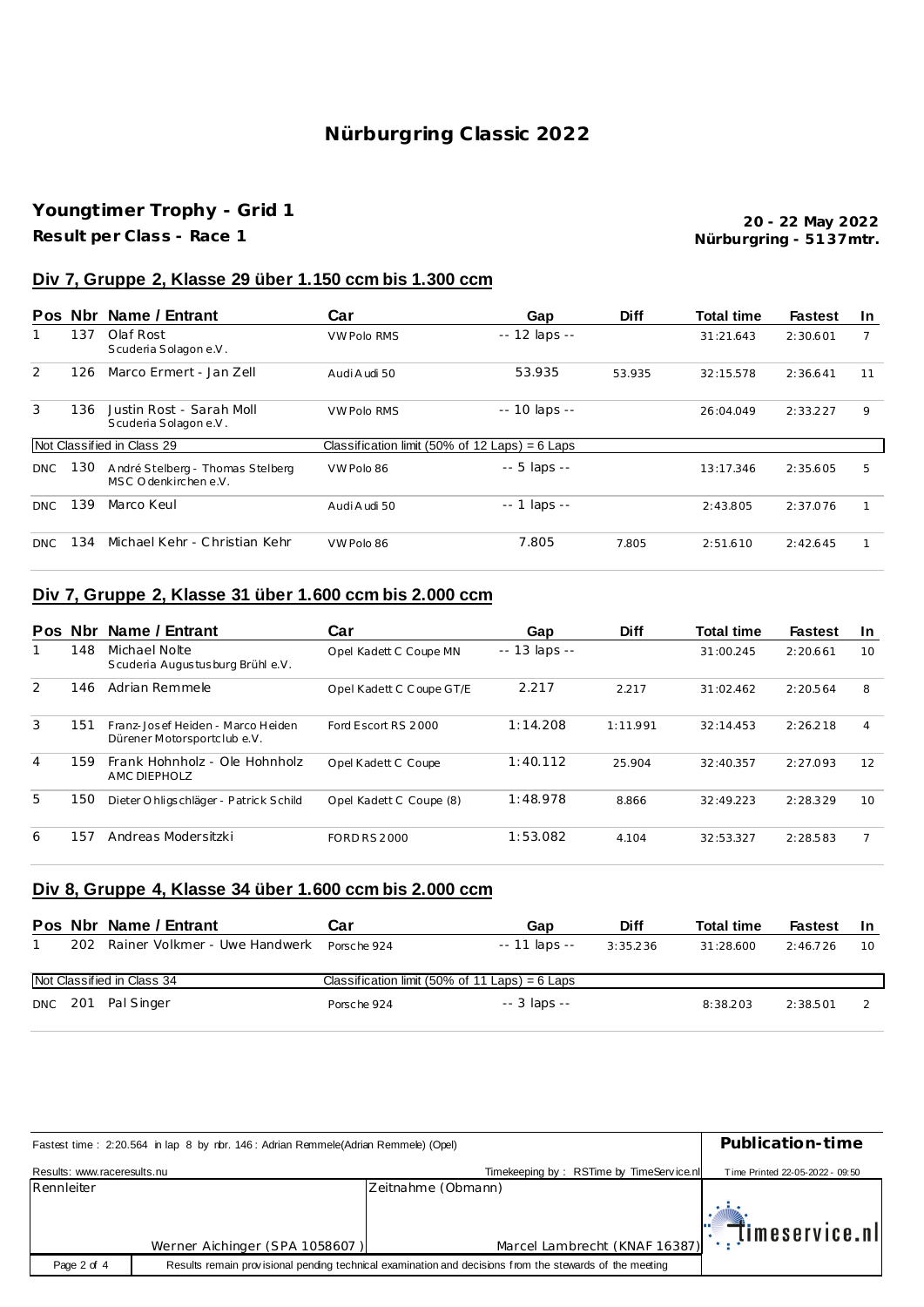## **Nürburgring C lassic 2022**

# **Youngt imer Trophy - Grid 1**

**Result per Class - Race 1**

**Nürburgring - 51 37mtr. 20 - 22 May 2022**

#### **Div 10, Gruppe A+B, Klasse 43 bis 1.300 ccm**

|  | Pos Nbr Name / Entrant                             | Car | Gap           | <b>Diff</b> | Total time         | Fastest In |    |
|--|----------------------------------------------------|-----|---------------|-------------|--------------------|------------|----|
|  | 320 Detlev Frehmeyer - Marco Frye Suzuki Swift GTI |     | -- 11 laps -- |             | 32:15.322 2:50.950 |            | 11 |

#### **Div 10, Gruppe A+B, Klasse 44 über 1.300 ccm bis 1.600 ccm**

|            |     | Pos Nbr Name / Entrant     | Car                                              | Gap                 | <b>Diff</b> | <b>Total time</b> | <b>Fastest</b> | -In |
|------------|-----|----------------------------|--------------------------------------------------|---------------------|-------------|-------------------|----------------|-----|
|            | 357 | Gideon Menn                | VW Golf1 GTI                                     | $- - 11$ laps $- -$ |             | 31:37.509         | 2:48.341       | 10  |
| 2          | 334 | Zichao Wang                | Honda Civic Coupe CRX                            | 9.211               | 9.211       | 31:46.720         | 2:44.144       | 8   |
|            |     | Not Classified in Class 44 | Classification limit (50% of 11 Laps) = $6$ Laps |                     |             |                   |                |     |
| <b>DNC</b> | 331 | Hugo Moser - Gerhard Moser | VW Scirocco                                      | $-2$ laps $-$       |             | 5:16.249          | 2:33.479       |     |

## **Div 10, Gruppe A+B, Klasse 45 über 1.600 ccm bis 2.000 ccm**

|                | Pos Nbr | Name / Entrant                                                   | Car                        | Gap            | <b>Diff</b> | <b>Total time</b> | <b>Fastest</b> | In.            |
|----------------|---------|------------------------------------------------------------------|----------------------------|----------------|-------------|-------------------|----------------|----------------|
|                | 369     | Nikolas Hardt                                                    | Opel Kadett                | -- 13 laps --  |             | 31:29.045         | 2:23.651       | 5              |
| 2              | 380     | Klaus Larbig - Tobias Hoischen                                   | VW Scirocco 16V            | 0.217          | 0.217       | 31:29.262         | 2:23.054       | 13             |
| 3              | 378     | Alexander Brauer - Jörg Chmiela<br>MSC Wahlscheide.V.            | Opel Kadett E GSI          | 13.596         | 13.379      | 31:42.641         | 2:25.117       | 4              |
| $\overline{4}$ | 352     | Thomas Klingelberger                                             | VW Golf 2 16 V             | 17.647         | 4.051       | 31:46.692         | 2:24.212       | 12             |
| 5              | 355     | Edy Kamm - Andreas Helm                                          | Volkswagen Golf II GTI 16V | 18.278         | 0.631       | 31:47.323         | 2:24.222       | 11             |
| 6              | 373     | Tim Verhoeven<br>Rallye Club Neusse.V.                           | Opel Kadett E              | 50.909         | 32.631      | 32:19.954         | 2:26.931       | 5              |
| 7              | 377     | Norbert Peters                                                   | Volks wagen Scirocco 53b   | 1:29.395       | 38.486      | 32:58.440         | 2:28.090       | 5              |
| 8              | 365     | Carsten Welschar - Thomas Schmid                                 | Opel 16 V Kadett GSI       | 1:38.865       | 9.470       | 33:07.910         | 2:29.793       | $\overline{7}$ |
| 9              | 366     | Tamara Zenz - Leslie Richter<br>Scuderia Augustusburg Brühl e.V. | Opel Kadett E              | $-12$ laps $-$ |             | 31:18.292         | 2:33.255       | 4              |
| 10             | 353     | Bernd Staub                                                      | Renault Renault 5 GT Turbo | 1:32.564       | 1:32.564    | 32:50.856         | 2:41.413       | 11             |
| 11             | 356     | Patrick Buhr<br>MSC Kempenich e.V.                               | Volkswagen Golf II GTI 16V | 2:16.938       | 44.374      | 33:35.230         | 2:43.151       | 4              |

| Fastest time: 2:20.564 in lap 8 by rbr. 146: Adrian Remmele(Adrian Remmele) (Opel) | Publication-time               |                                                                                                         |                                 |  |  |
|------------------------------------------------------------------------------------|--------------------------------|---------------------------------------------------------------------------------------------------------|---------------------------------|--|--|
| Results: www.raceresults.nu                                                        |                                | Timekeeping by: RSTime by TimeService.nl                                                                | Time Printed 22-05-2022 - 09:50 |  |  |
| Rennleiter                                                                         |                                | Zeitnahme (Obmann)                                                                                      |                                 |  |  |
|                                                                                    | Werner Aichinger (SPA 1058607) | Marcel Lambrecht (KNAF 16387): [imeservice.nl                                                           |                                 |  |  |
| Page 3 of 4                                                                        |                                | Results remain provisional pending technical examination and decisions from the stewards of the meeting |                                 |  |  |